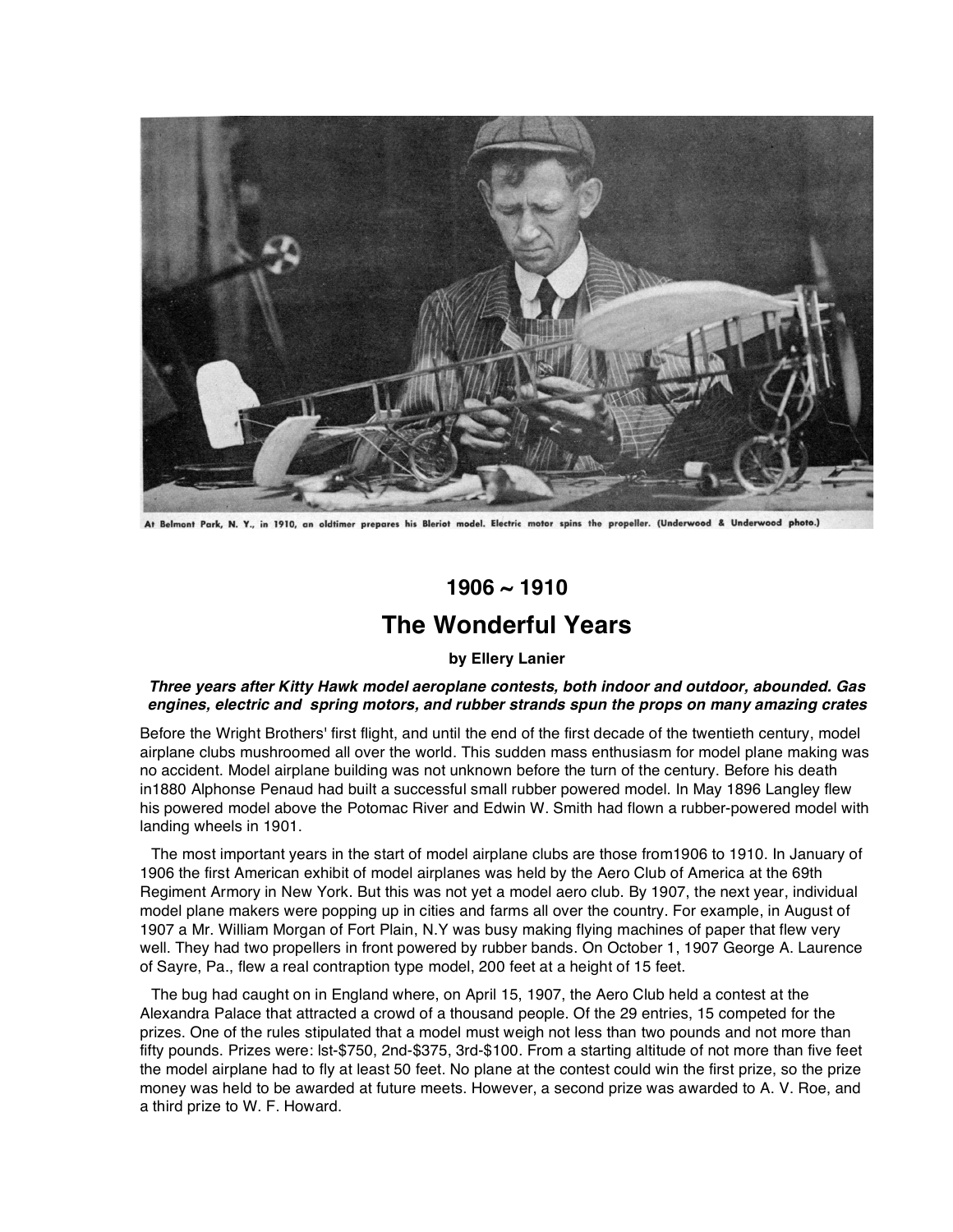Roe's winning model was driven by a single propeller powered by twisted rubber mounted in a long triangular framework. Indoors it flew about 80 feet at a height of about a foot above the floor. Mr. Howard's machine was a single plane bent to form a dihedral angle. Its light kite-like construction had one small propeller at the front that was driven by a small clockwork spring. Mr. Howard's machine made its longest flight in the open, over 100 feet against 75 feet in the morning indoor trials.

Of the many machines entered in the contest the favorites in order were: the aeroplane, the flapping wing machine and the helicopter. A great deal of trouble was caused by the spoiling of the twisted rubber strands under the effect of heat and strain. As they expressed it, "any model has a critical speed necessary for complete equilibrium and slight variations can cause disasters." Of the 15 prize competitors, 11 used twisted rubber, one used a clock spring, one used a rocket; two had small gasoline motors, but the motors developed all kinds of trouble and the models failed to become airborne.

In the United States, it was February 1908 when the Junior Aero Club was first being organized under the directorship of members of the Aero Club of America. On the advisory board were Lee S. Burridge, Thomas S. Baldwin, Wilbur R. Kimball, A. Leo Stevens, and Ernest L. Jones. Headquarters were at 131 West 23 Street in New York City. As stated in its constitution, the object of the Junior Aero Club was to: promote interest in and encourage the study of Aerial Science among young people and to hold exhibitions and contests of apparatus designed for the purpose of aerial locomotion, voluntary or involuntary, made or owned by its active members. It was planned to include the subjects of wireless telegraphy, telephony, etc., as they related to the science and art of aeronautics. The club planned to hold many national and international contests.

The first national contest was planned for May 30, 1908. It was for distance flights of small "pilot balloons", starting near New York. The balloons were filled with hydrogen and contained notes requesting the finder to return them to the Junior Aero Club Headquarters in New York. Prizes were for greatest distance achieved, and for ingenious systems of ballast disposal. Clever ideas for ballast disposal were a chunk of ice that would lighten the balloon by melting and draining out, or boxes of sand with timed release valves.

The Junior Aero Club was finally organized under the direction of Miss. L. Todd, the only woman with a worldwide reputation as a model plane builder. To form a branch, it was necessary to have 10 members. An exhibit was planned for May 30, 1908. At these contests, the boys often took the prizes against the competition of their dads. A ruling was made that active members could not be over 21 years of age.

With the coming of .the Junior Aero Club, model making spread like a rash. Over at the Stevens Balloon factory in June of 1908, a rubber-powered model built by Carl Hartman, achieved a straight and flat flight of 400 feet at a height of six feet. It weighed 3/4 of a pound and lifted an additional three ounces. It had two propellers in front and its supporting surface was one square foot. The wings and the motor were tilted up and down without changing the level of the frame of the model.

On December 18, 1908 the Junior Aero Club held an exhibit in connection with the Toy Show in Madison Square Garden. It was given permission to hold its regular practice meetings at the 71st Regiment Armory in New York, in February of 1909. A branch was organized in San Francisco by Virgil Moore and then more branches started popping up everywhere.

Plans for the first annual exhibit were announced in January 1909. Mailings were sent out asking for contest entries of models, drawings and photographs, and also announcing that prizes would be awarded. These circulars also said that a board of aviators would be appointed with Harold N. Platt as president. This board would receive and care for the models. The models were to be sent to 131 West 23 Street, New York, Room 19, where they would be kept safely. At this time the membership list had branches in 11 states: N.Y., Mass., Conn., N.J., Md., 0h. Ill, Mo., Col., Or. Wash.

In April of 1909, Miss E. L. Todd withdrew and the Office of President went to Walter H. Phipps, the earliest reporter of aeromodel plane club activities in America. In that same month a new chapter of ten young men was organized at Fond du Lac, Wis.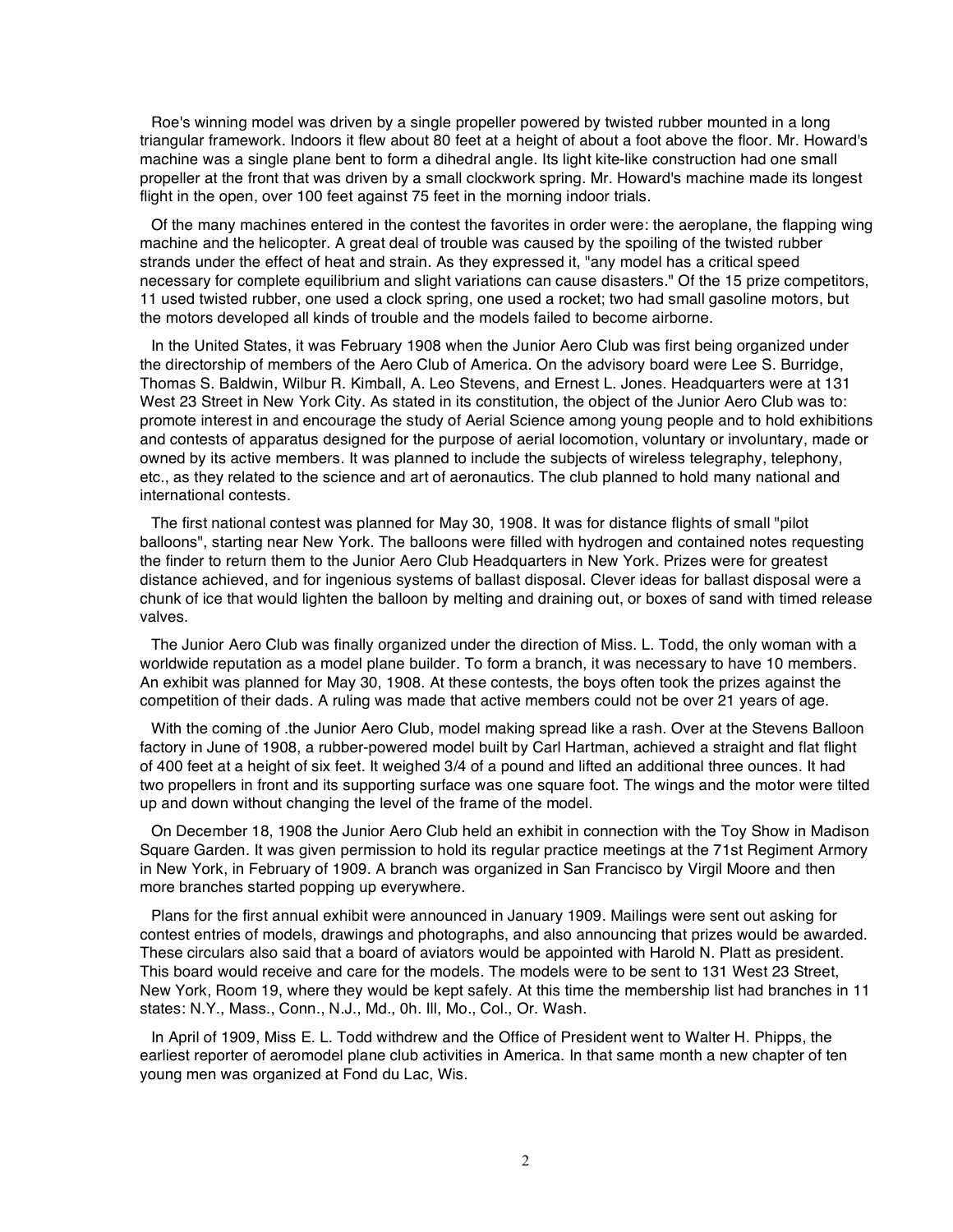Weird looking models appeared. On June 26, 1909 a very odd model was flown at an exhibit of the aeronautical society by F. 0. Andreae of Central Valley, N.Y. For its trial flight, it was hoisted up 300 feet by kites on a 2,000-foot piano wire. When 1200 feet of the wire had been unreeled the plane was released by a hook and ring arrangement. It was equipped with a steam motor and measured 10 foot by 10 foot, and weighed 35 pounds. It maintained its flight for only a few minutes.

The first ads for model airplanes appeared in April 1909. The H. I. Nice Co. of Minneapolis advertised a miniature flying machine. This machine was to be hand launched and if you started it upside down it was supposed to right itself. It measured 14 inches across, five inches high, six inches long and weighed less than one ounce. The ad claimed that it would fly over 100 feet in a circle or straightaway. The price was \$1.00, which was rather high for that time.

The next month, March 1909, an ad for the Aeriole appeared. This was described as the complete model aeroplane. It had twin screws and would fly 20 yards. The ad called it "A Real Flying Machine", saying further that it was a true airship, entirely different from a helicopter or balloon. The price was \$2.00. In December of that year another ad by the Airplane Toy Company at 15 Myrtle Avenue in Brooklyn, NY stated, "all our toys actually fly."

Companies that sold full sized aircraft, also sold model aircraft supplies. One ad offered kits for the following scale models: Cody D, Farman B, Bleriot XII C, Wright E, Curtiss A, and 25 other different aircraft designs. These were all rubber-powered models to be flown in competitions and the ad claimed that they would fly from 150 to 1000 feet.

One of the earlier model making manuals, published in 1903, explains why a curved surface is better than a flat surface for lifting power. It even predicted the coming of jet aircraft, "a diverted jet of gas or air, stored under pressure would, if rightly applied, be far more efficient than a rotary motor." There were instructions for building a kite equipped with a rubber-driven propeller that was tripped into action by a cable when the kite was already up. This manual also explained how to split bamboo, cover cells with light cardboard, use cement on linen strips for joints, avoid splitting bamboo by overlapping its joints, and binding them with strong thread that was then covered with thin cement. Surfaces were finished by sizing them and then giving them two to three coats of damar varnish.

Six years later, in 1909, a model airplane manual gives instructions for laying out wing-section templates. It then shows how to shape ribs for it from U-Section umbrella ribbing. The umbrella rods were first annealed by heating them cherry red and plunging them into sand to cool. Then the parallel edges of the rod were cut in V notches with a three-cornered file and then slowly tapped into shape on the template. When the joints were all closed, they were brazed for strength. Other instructions were given for attaching fabric to the plane's framework, propeller layout, handy winding gadgets, and plans for a compressed air motor with an aluminum tube for the pressurized air. The favorite technique was to enclose the rubber motor strands in a paper tube. Balsa is not mentioned since it was not until 1912 that it was first imported into this country.

Courses in building flying airplane models were started in October 1909 under the direction of Wilbur R. Kimbal, at the West side YMCA, 318 West 57th Street, in New York. The models were flown on a big athletic field located at 57th Street and 8th Avenue.

On November 27, 1909 a contest was held at the West Side YMCA for the Lewis R. Adams Cup. A name that was to become important in model airplane circuits appears as a winner. This was a Dr. Dederer whose plane won with a distance of 92 feet, 1 inch, Walter Phipps who was now President of the Junior Aero Club came in second with 83 feet, 2 inches, and James K. Dalkranian was 3rd with 77 feet, 6 1/2 inches. Fourteen machines had been entered in the contest.

About a week later on December 4th, a contest was held at Frank Gould's Riding Academy. There were 15 entries. Again Dr. Dederer led with 112 feet 11 1/2 inches, Percy Pierce second with 87 feet 6 1/2 inches, Wilson Marshall Jr. came in third with 69 feet 6 1/2 inches.

A model Bleriot was shown at this contest by a Mr. Sage which was considered to be an unusually good looking job. Because of the long flight of Dr. Dederer's plane, the YMCA was compelled to get larger quarters. They succeeded in getting the 22nd Regiment Armory and on December 11 another contest was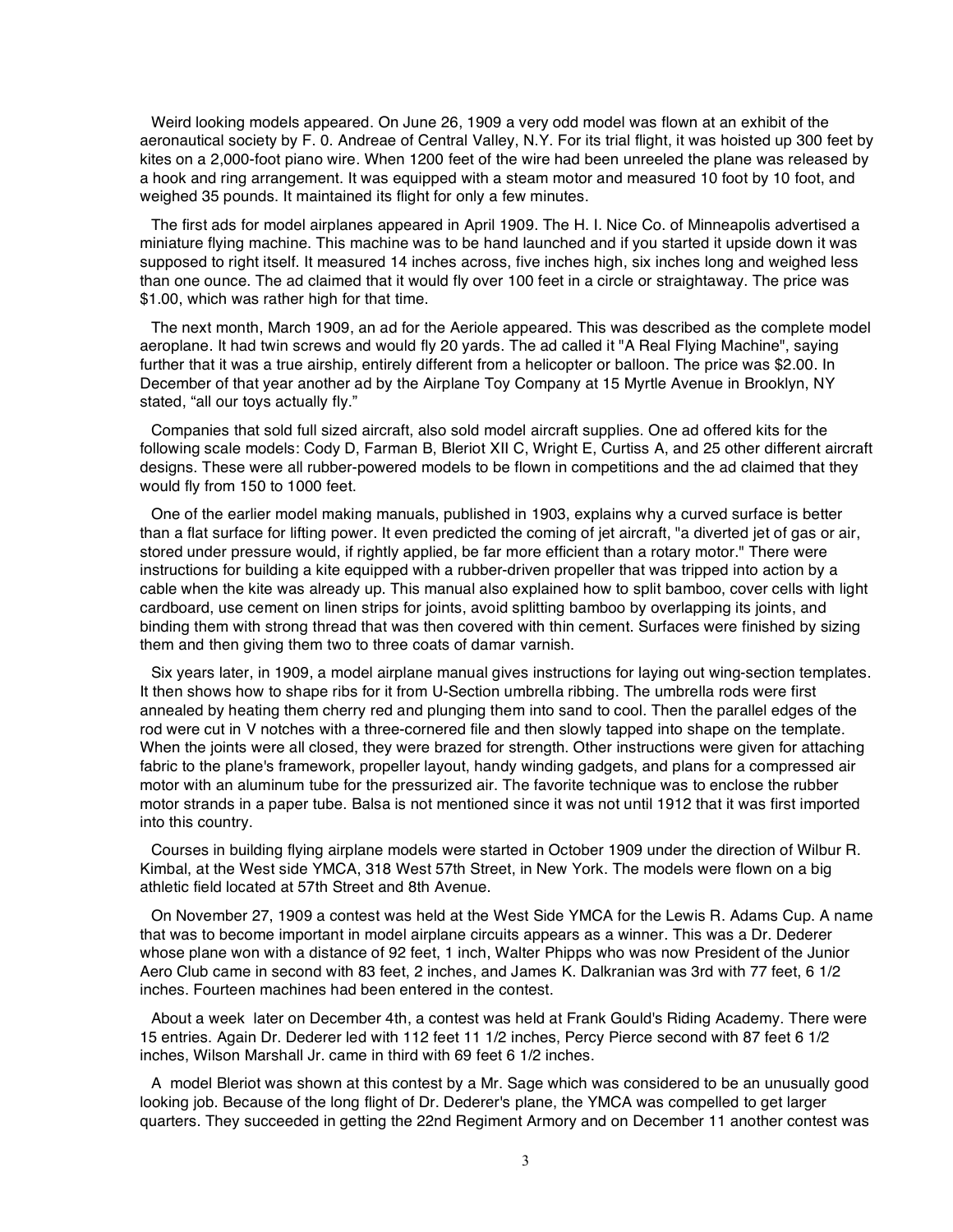held there. Again of the 15 entered machines Dr. Dederer's came in first with 147 feet 6 inches, Percy Pierce, second with 105 feet, and C. C. Graves from Newark, N.J., third with 97 feet. Since this was Dr. Dederer's third win, according to the rules the cup became his property. After he had won the cup, a representative of Aeroobilia and Flight informed the YMCA that they would donate a solid silver cup, to be competed for by men.

In the contests that followed, two new rules were important. One was that the machine start from the ground and the other that the models must be built in such a manner that a man carrying machine could be built from the design of the model. Another contest was planned for boys for a silver cup trophy given by Leo Stein. After a layoff of a number of weeks owing to all the models being on exhibit in Boston and Newark, the YMCA contests at the 22nd Armory were continued on Saturday, March 5, 1910. A cup for the boys' class was offered by Edward Durant to the boy winning the first three legs. The A. Leo Stevens cup for longest distance flight in 1910 was placed on exhibit on March 5. The cup was about two feet high and beautifully engraved. On March 5th, the men's class contest was held. In order the winners were: W. Merrill Sage, with a Wright biplane-71 feet 4 inches; M. P. Talmage with a Curtiss biplane-53 feet 2 inches. There were 24 entries.The winner in the boys class was: F. M. Watkins with a monoplane original -121 feet 7 inches.

Another contest held March 12, 1910 had as winner Merrill Sage again with a Wright biplane-81 feet 5 inches. Winner in the boys' class was, D. Frier, with a Langley two-propeller model which flew 133 feet. Frank Schober brought a Bleriot model which measured six feet long with a seven-foot wing spread. It was a well-made and powerful machine, but on one of its first trial runs it ran into a spectator and smashed a wing and a propeller. Schober promised to have it ready for the next contest. It showed every sign of being a sure winner.

The next contest was scheduled for March 26, 1910…two weeks ahead. Some of the contestants complained that this would not allow them enough time to work on their machines. So the YMCA decided to hold contests on a bi-monthly basis to give the model builders enough time to get their machines into good condition.

The Aeronautic Society held its first elimination contest for teams of three to represent in future competitions for the Octave Chanute Challenge Model Cup on March 3rd at the 69th Armory in New York. This was open to boys and men. A boy named Frederick M. Watkins won with an original monoplane that flew 148 feet.

At an Aero exhibit held in Boston on February 23rd 1910, the Church Aeroplane Co. sold out all their model planes. One wealthy Bostonian ordered a \$75, two-inch-to-the-foot model of the Voisin biplane. The Boston YMCA showed models. The International School of Aeronautics showed a model of the Baldwin dirigible, the Harvard Aeronautical Society showed a Bleriot and Wright model. Charles F. Duxant, son of the first American Aeronaut (balloonist), showed a flag carried by his dad in his pioneering flights

In April 1910, the National Model Acre Club was started at 282-9th Ave. N.Y. Its purpose was to control and regulate all competitions throughout the United States and to promote exhibitions and contests. The regulations called for machines less than six feet in any dimension. The club was not meant to compete with any other existing clubs but to cooperate with them. There was a senior and junior membership limited to those under 21. Officers were W. H. Crocker, President; W. Merrill Sage, first V.P.; C. W. Wilcox, second V.P. The object of the club was to promote study of problems as demonstrated by models, and to secure the dissemination of information about model airplane making.

On Saturday March 29, 1910 the "Y" held a contest at the 22nd Regiment Armory and, on April 2nd, another contest was held at the 14th Regiment Armory in Brooklyn, where 22 machines were entered.

On April 8th 1910, something unique in airplane model demonstrations took place. This was a simulated flight across the English Channel. This was on an evening of the French Fair at the Metropolitan Opera. The space between the balconies of the Metropolitan Opera House in New York were to represent the English Channel. A certain Mr. Lesh flew his model plane across the "channel" and won the silver cup offered by Henry Chapal.